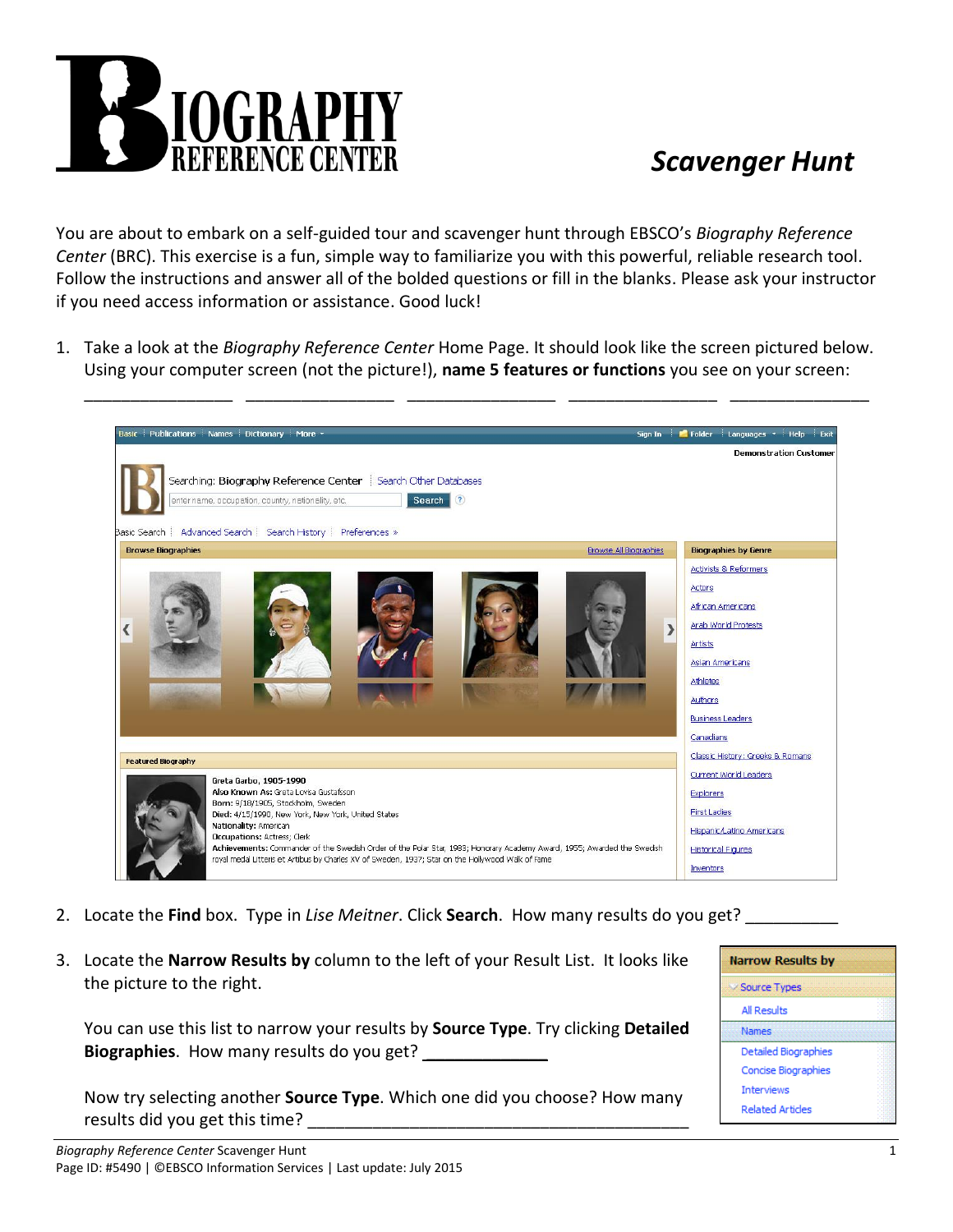- 4. Find the **Sort by** dropdown menu at the right of your screen. It looks like the picture to the right. This is another tool you can use to organize your search results. What are your choices?
- 5. Choose the **Relevance** sort (Note: this may be the default sort). Click the title of the first article on your result list and open the full record. Write down the following:

\_\_\_\_\_\_\_\_\_\_\_\_\_\_\_\_\_\_\_\_\_\_\_\_\_\_\_\_\_\_\_\_\_\_\_\_\_\_\_\_\_\_\_\_\_\_\_\_\_\_\_\_\_\_\_\_\_\_\_\_\_\_\_\_\_\_\_\_\_\_\_\_\_\_\_\_\_\_\_\_\_\_

- a) Title of Article: \_\_\_\_\_\_\_\_\_\_\_\_\_\_\_\_\_\_\_\_\_\_\_\_\_\_\_\_\_\_\_\_\_\_\_\_\_\_\_\_\_\_\_\_\_\_\_\_\_\_\_\_\_\_\_\_\_\_\_\_\_\_\_\_\_ b) Name of Author:  $\Box$ c) Title of Source:  $\Box$ d) Date of Publication: **with a set of the set of the set of the set of the set of the set of the set of the set of the set of the set of the set of the set of the set of the set of the set of the set of the set of the set**
- 6. While you're here, skim through the article and see what kind of information you can find. Some biographies have sections with titles like **Significance**, **Related Articles**, **Further Reading**, or **See Also**. These sections can help you find more sources and information about the person you're researching.
- 7. Let's try another kind of search. Click on the **BRC logo** at the top left of your screen to return to the home page (remember, you can use this feature any time you want to start over). Locate the **Biographies by Genre** panel at the right of your screen. It looks like the picture below. This panel can help guide you in your research by allowing you to browse through important figures by genre.

Click on the subtitle **Inventors**. A Result List will be displayed featuring the names and inventions of famous inventors organized in alphabetical order by invention.

| <b>Biographies by Genre</b>      | Choose a name from the list that has this camera icon<br>next to it. This |
|----------------------------------|---------------------------------------------------------------------------|
| <b>Activists &amp; Reformers</b> | icon means that a picture of the individual is available.                 |
| <b>Actors</b>                    | Who did you choose?                                                       |
| <b>African Americans</b>         |                                                                           |
| Arab World Protests              | Browse through some of the sources about the inventor and answer the      |
| Artists                          | following questions:                                                      |
| <b>Asian Americans</b>           |                                                                           |
| <b>Athletes</b>                  | a) What is he or she famous for inventing?                                |
| Authors                          |                                                                           |
| <b>Business Leaders</b>          | b) When was he or she born? Where?                                        |
| Canadians                        |                                                                           |
| Classic History: Greeks & Romans |                                                                           |
| <b>Current World Leaders</b>     | What is his or her nationality?<br>C)                                     |

8. Let's check out some other helpful features of BRC. Return again to the home page. Below the search box is a panel featuring the portraits of famous figures. You can use the scroll bar to browse through them. Clicking on a portrait will bring you to a Result List with sources about the individual. Try it out!